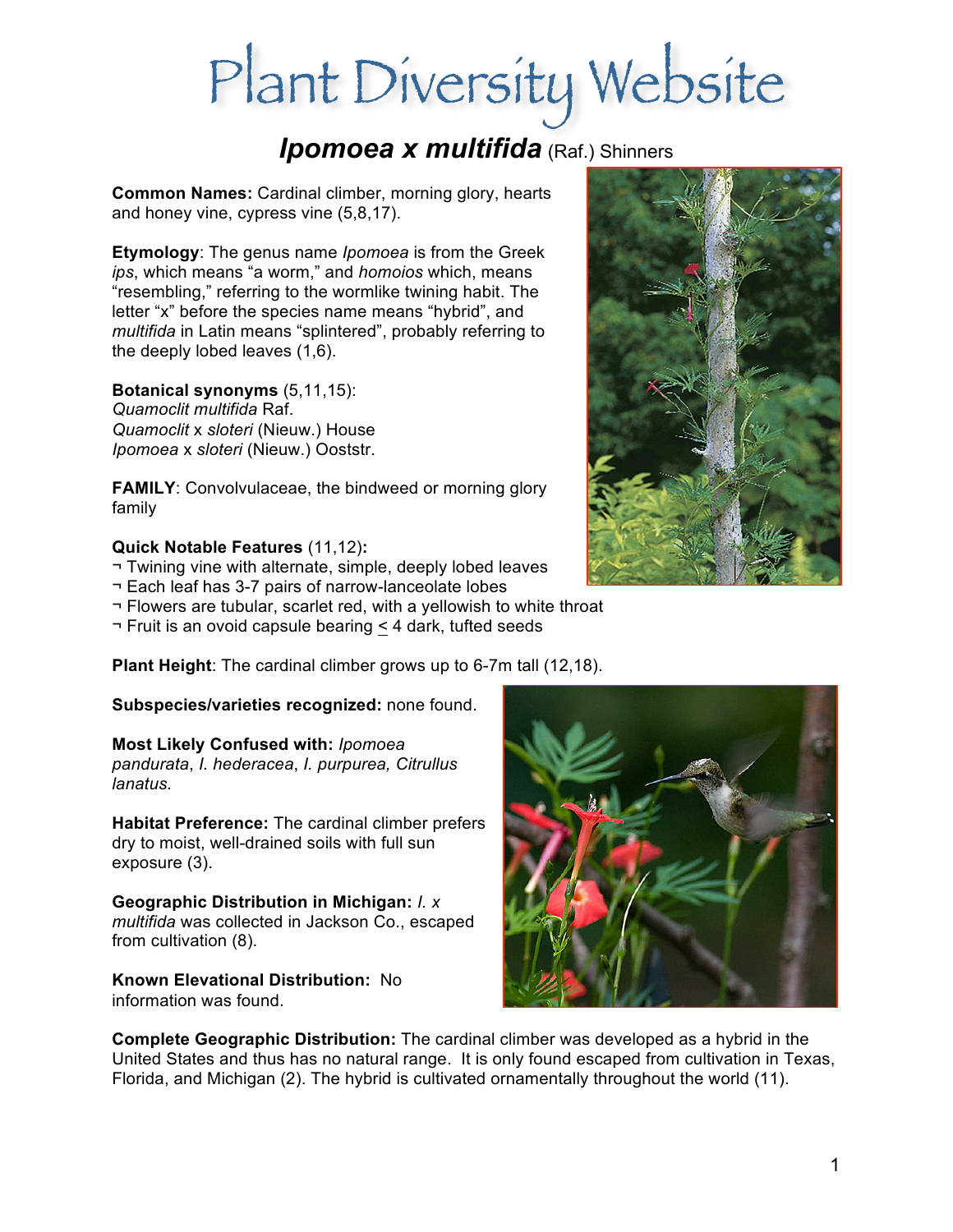**Vegetative Plant Description:** The stems of the annual cardinal climber are glabrous with linear ridges. The stipules are 0.5-2 mm long, and the petioles are 1-3cm long. The simple, alternate leaves are glabrous, 2-12.7cm long and 2.5-5.5cm broad (or slight broader in leaves longer than 5cm) with 3-7 pairs of narrowly lanceolate, deep, pinnate lobes, and one terminal lobe that is the broadest; the sinuses reach 2/3-3/4 of the way to the midrib or base of the segments. Each leaf is broadly ovate to oblong, and pinnately veined (8,10,11,12,20,21).

**Climbing Mechanism**: Stem twining (3,12,17), with a dextrally oriented direction (see habit image).

**Flower Description:** The cymose inflorescence is composed of 1-5 perfect actinomorphic flowers. The peduncles are 4-8.5cm long. The calyx has 5 elliptic to oblong sepals that are apically obtuse with long appendages, glabrous, and 0.6-0.8cm long. *I. x multifida* has a salverform corolla that is 4-5cm long and 2.5cm broad, scarlet red with yellow or white in the tube. The 5 epipetalous stamens are exserted well beyond the tube, and are about 2.3cm long. The bi-carpellate ovary is superior with 4 ovules. The single filiform style is exserted from the tube and topped with a 1 to 2 lobed, globular stigma. The hypogynous disk produces nectar (8,10,11,12,19,20).



**Flowering Time:** *I. x multifida* flowers from June-September in Illinois (3).

**Pollinator:** The cardinal climber is autogamous (11,14) but attracts hummingbirds and butterflies that may serve as pollinators (12).



**Fruit Type and Description:** *I. x multifida* bears an ovoid capsule 0.7-0.9cm in length (11).

**Seed Description:** The seeds are dark brown to black, hard, and glabrous or with tufts of short pubescence. Seeds must be scarred or soaked in water prior to sowing to germinate (3,11).

**Dispersal Syndrome:** No dispersal method was found in the literature, but the species is likely dispersed by humans in trade, as it is treasured for its flowers.

**Distinguished by:** No other species of *Ipomoea* in Michigan has a) leaves that are deeply and narrowly lobed, b) red

salverform corollas with long exserted stamens and c) exserted style and stigma. *Ipomoea pandurata* has cordate-ovate leaves and white flowers with purple in the tube. *I. hederacea* and *I. purpurea* have pubescent (not glabrous) stems. *I. hederacea* has 3-lobed leaves and blue to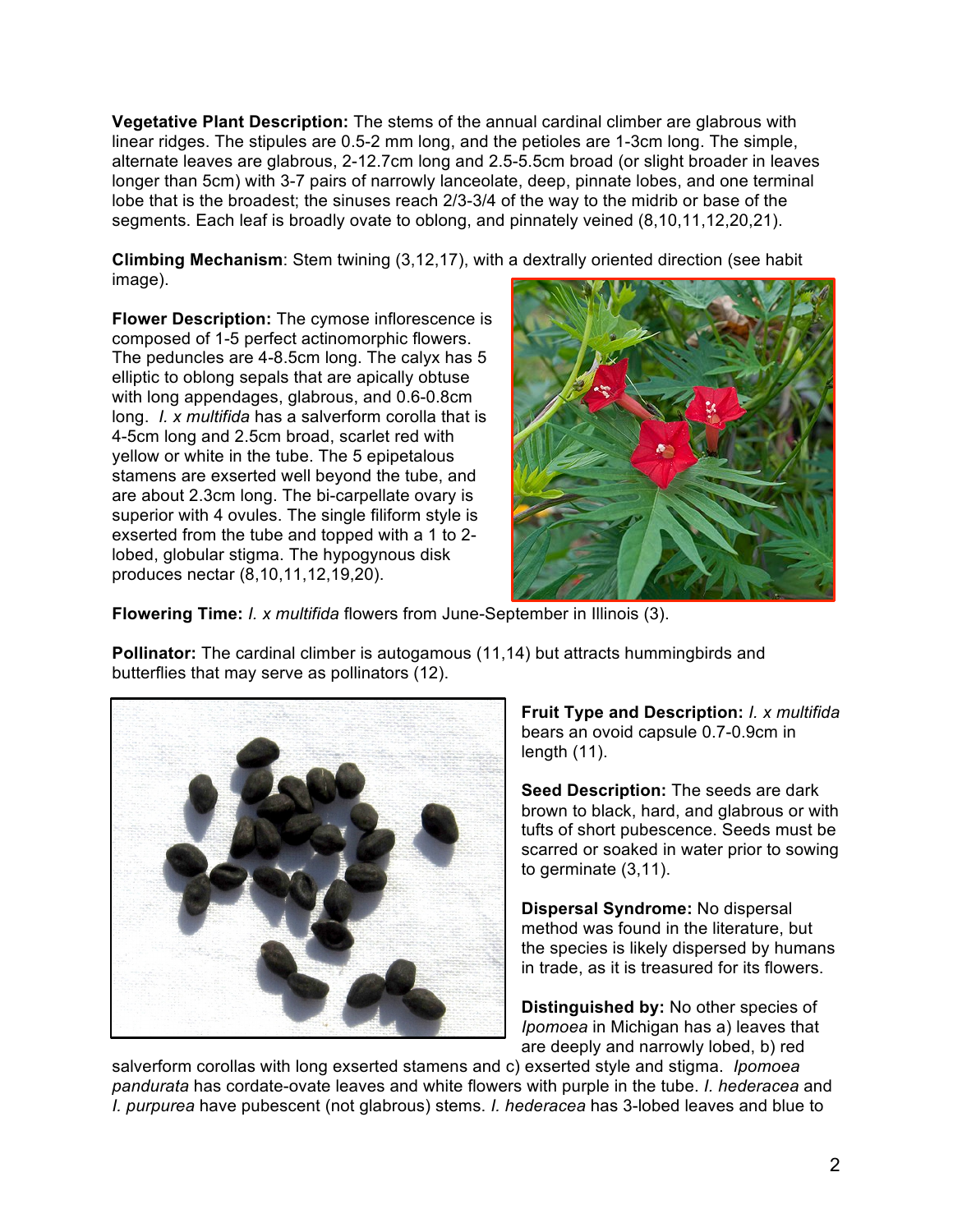purple flowers. *I. purpurea* has cordate, unlobed leaves, with a white, pink, purple or bluish corolla. *Citrullus lanatus* also has alternate, deeply pinnately lobed leaves; however it is usually a creeping vine that climbs using its tendrils, unlike the apical twiner *I. x multifida*. Further, the whole plant is covered in hairs, the yellow flowers are solitary and unisexual, and the fruit is a large berry commonly known as watermelon (8,16,22).

**Other members of the family in Michigan (number species):** *Calystegia* (5), *Convolvulus* (1), *Cuscuta* (9), and *Ipomoea* (4) (source 8).

**Ethnobotanical Uses:** The plant is used worldwide as an ornamental plant (11). As a hybrid created by humans and cultivated for ornamental purposes (13), it does not have ethnobotanical history beyond its floral attractiveness in gardens. The seeds are toxic (10).

**Phylogenetic Information**: The Convolvulaceae is a member of the order Solanales. Solanales forms a monophyletic group with Lamiales and belongs to the Asterid I clade. Within Convolvulaceae there are two groups: Humbertioideae, the rare large trees, and Convolvuloideae, comprising both woody and herbaceous vines. Edible and ornamental members of this family are found worldwide, with the exception of polar regions and deserts of Patagonia, Sahara, and Taklimaka (4).

**Interesting Quotation or Other Interesting Factoid not inserted above:** *I. x multifida* is a hybrid of *I. coccinea* and *I. quamoclit* created by L. Sloter. It took 11 years of crossing to create one successful seed that became the source of all cultivated *I. x multifida* (8,13). If ingested, the seeds of several *Ipomoea* species are poisonous to humans and livestock (7). Symptoms include: hallucinations, dilated pupils, nausea, vomiting, diarrhea, drowsiness, numbness of extremities, and muscle tightness upon ingestion (9). Species of *Ipomoea* are considered noxious weeds in Arkansas and Arizona, where the genus is prohibited (2). A few problems that may afflict cultivated *I. x multifida* are "white blister, rust, fungal leaf spots, stem rot, thread blight, charcoal rot, and wilt" (10).

#### **Literature and websites used:**

- 1. Mahoney, K. 2002-2013. Latdic. http://www.latin-dictionary.net/definition/27371/multifidusmultifida-multifidum
- 2. USDA, NRCS. 2013. The PLANTS Database (http://plants.usda.gov, 02/27/2013). National Plant Data Team, Greensboro, NC 27401-4901 USA.
- 3. University of Illinois Extension Hortanswers: Cardinal Climber. http://urbanext.illinois.edu/hortanswers/plantdetail.cfm?PlantID=528&PlantTypeID=5
- 4. Stevens, P.F. Angiosperm Phylogeny Website. Version 7, May 2006. http://www.mobot.org/MOBOT/research/APweb
- 5. ITIS: Integrated Taxonomic Information System http://www.itis.gov/index.html. Accessed 27 February 2013.
- 6. Stearn, W.T. 1992. *Stearn's Dictionary of Plant Names for Gardeners*. London: Cassel Publishers Limited.
- 7. Ohio Perennial and Biennial Weed Guide. Bigroot Morningglory. http://www.oardc.ohiostate.edu/weedguide/singlerecord.asp?id=640 (02/27/2013).
- 8. *Michigan Flora Online*. A.A. Reznicek, E.G. Voss, & B.S. Walters February 2011. University of Michigan. Web. February 27, 2013. http://michiganflora.net/species.aspx?id=862.
- 9. Evergreen Native Plant Database 2000-2011. Plant Detail: *Ipomoea pandurata*. http://nativeplants.evergreen.ca/search/view-plant.php?ID=05333 (02/27/2013).
- 10. Fine Gardening 2013. *Ipomoea x multifida* (cardinal climber). The Tauton Press, Inc. http://www.finegardening.com/plantguide/ipomoea-x-multifida-cardinal-climber.aspx